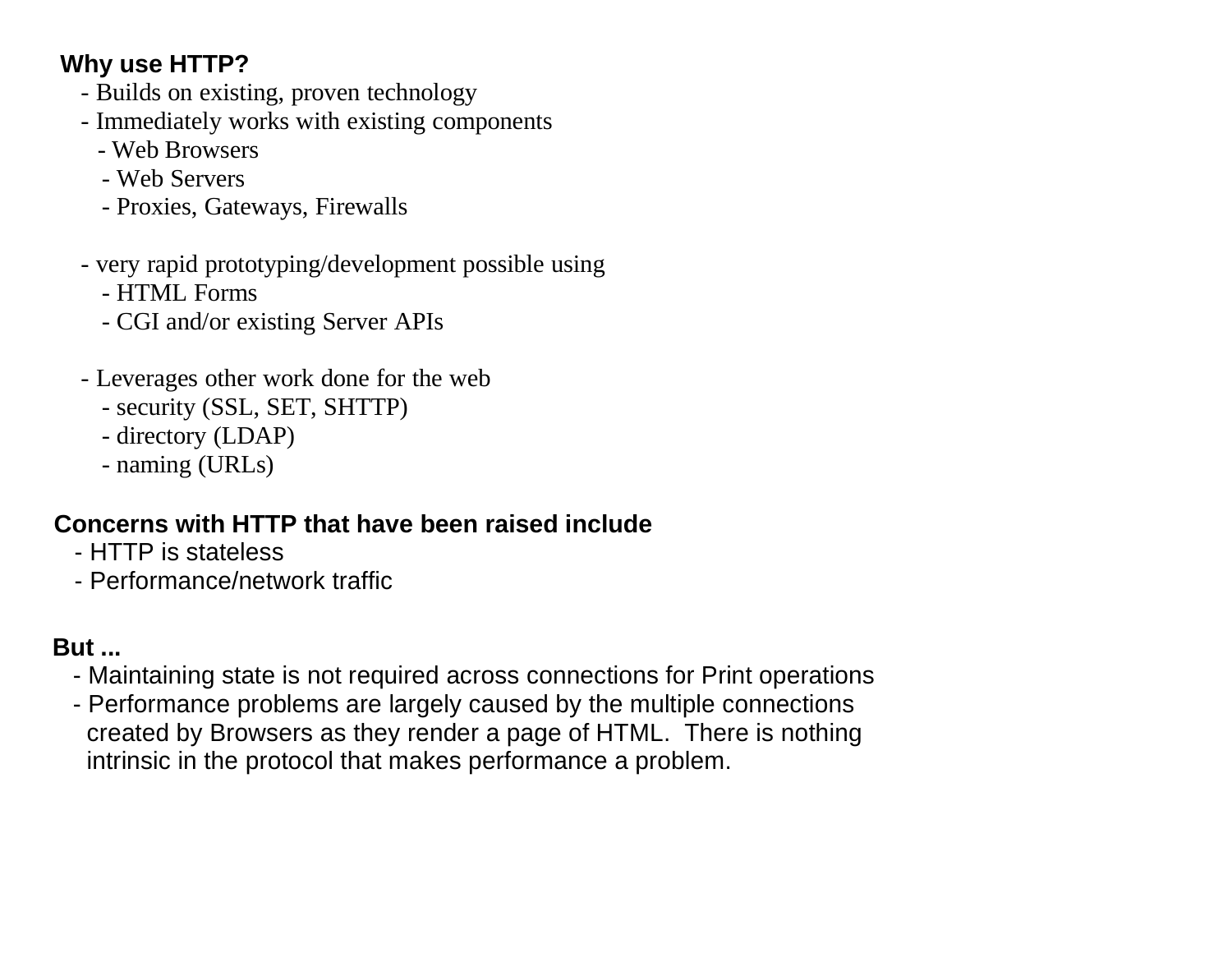### **Web Server Interfaces**

#### **CGI**

When the POST method is used the data is actually carried in the body part of the HTTP message. The server passes the length of the data and the content type to the CGI application in the environment variables "CONTENT\_LENGTH and "CONTENT\_TYPE", respectively. The data itself is passed to the CGI application's stdin.

When the GET method is used, the data is transported as part of the URL, and is also passed to the CGI application in an environment variable, QUERY\_STRING.

In either case, the data to be passed to the CGI application is normally encoded as

name=value&name=value&name=value& ...

However, note that a CGI application **does not require** the data to be coded this way.

The data stream follows URL encoding rules, that is, spaces are replaced by plus signs and certain special characters are converted to hexadecimal.

The CGI application used to process the data must be named in the URL. For example, sending a request to some.domain.com and requesting that the application "IPP.exe" be used to process the content of the HTTP message would require the URL

"http://some.domain.com/ipp.exe"

#### **Server APIs (e.g. Microsoft ISAPI or Netscape NSAPI)**

Microsoft, Netscape and presumably other Web server developers, have provided APIs in their servers which give programmable access to HTTP data without using the CGI interface. This has been done specifically to allow for easy extendability of the server capabilities and to remove performance issues related to the use of the CGI interface. These APIs pass information, such as content type and length, in data structures defined by the API. Operations are then provided in the API to read the data in the message body.

Microsoft requires that such applications be written as DLLs. In this case, the URL specifies the DLL as

"http://some.domain.com/ipp.dll"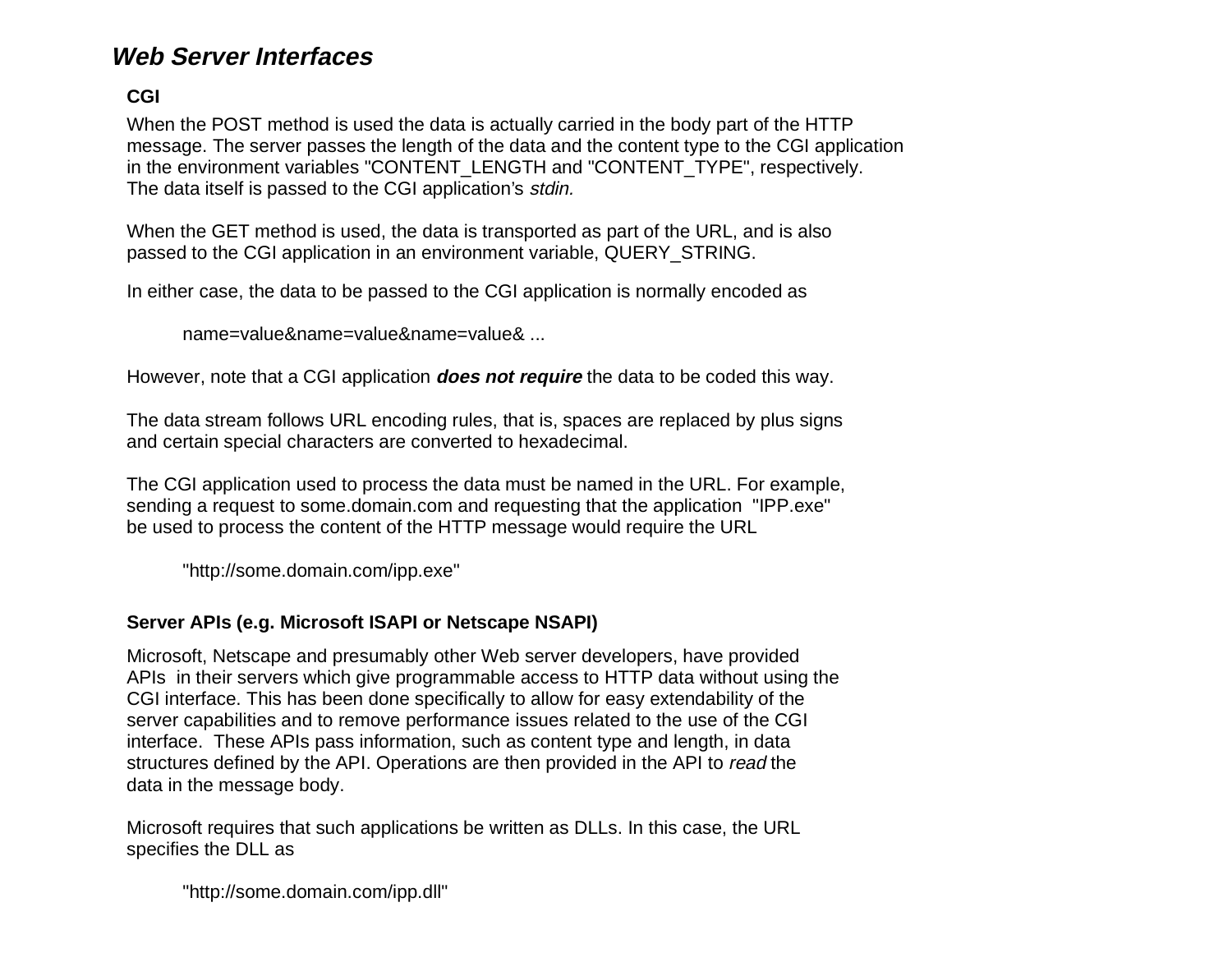## **Scoping Philosophy**

One could approach the scoping rules for IPP datastreams in a couple of different ways. The choice of scoping philosophy will impact the encoding of the datastream. I think of 2 simple cases:

#### **Case I: Scoping, if provided, is implicit and defined by position in the datastream.**

**Case 2: Scoping is explicit and defined by markers and lengths in the data stream.**



Obviously all kinds of combinations and encodings are possible. Although case 1 appears simpler, I believe that case 2 is the better approach. It makes extension easier, provides for validity checking of the content and strict application of scoping rules, and I think is easier to parse.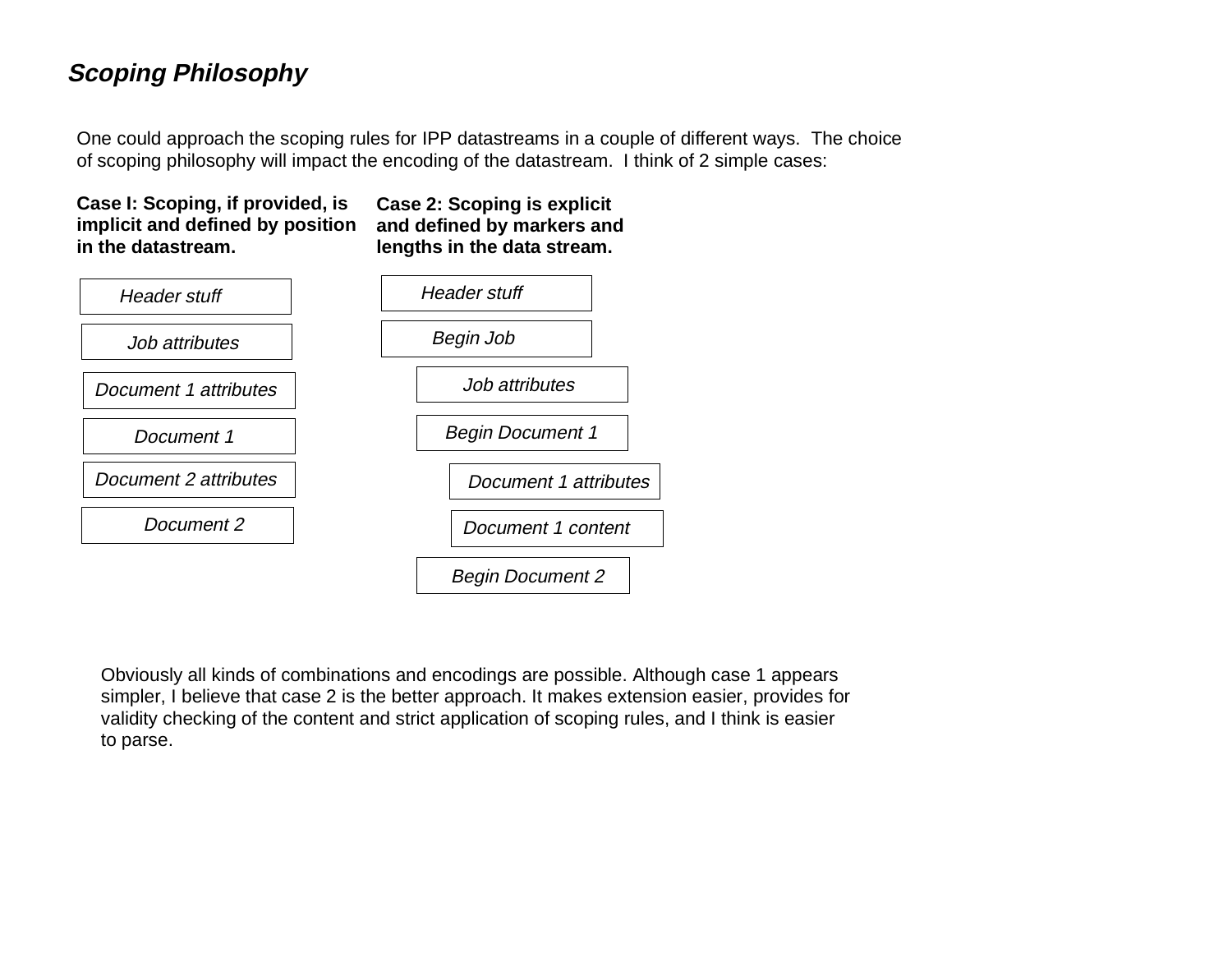## **HTML/Forms vs. Imbedded Protocol**

Using helper applications or Java on the client , combined with the use of Server applications written to the server APIs provide a tremendous amount of flexibility without requiring changes to existing browsers or servers. Assuming that both my client side helper application and my server side application conform to a standard concrete syntax, it shouldn't matter what the syntax looks like, just that both use the same one. Thus, I could use either the standard CGI syntax as described previously, or the imbedded protocol defined in the current IPP draft.

If I insist on using a standard browser, without a helper application, and depend on html forms as the client side datastream generator, then I'm pretty well stuck with standard CGI syntax. Using the CGI syntax, the Print Request example in the IPP appendix would look something like the following, the stuff in the box being the IPP unique stuff.

> Post http://some.domain.com/ipp.exe/printer-1 http/1.0 Content-type = Application/IPP

 "request-line"=Print+IPP/1.0 "job\_name"=My+Job "medium"=iso-a4-white "notification-events"=Job-completion "notification-address"=Joe@pc.domain.com "document\_name"=letter+to+Mom "Document\_Format"=Postscript/2.0 "Document content=%!PS-Adobe-3.0 %%Title: PowerPoint -Ipp2.ppt %%Creator: PSCRIPT.DRV Version 4.0 %%CreationDate: 12/04/96 12:24:21 %%BoundingBox: 19 9 593 784 %%Pages: (atend) %%PageOrder: Special %%Requirements: %%DocumentNeededFonts: (atend) %%DocumentSuppliedFonts: (atend) %%DocumentData: Clean7Bit%%LanguageLevel: 1 %%EndComments...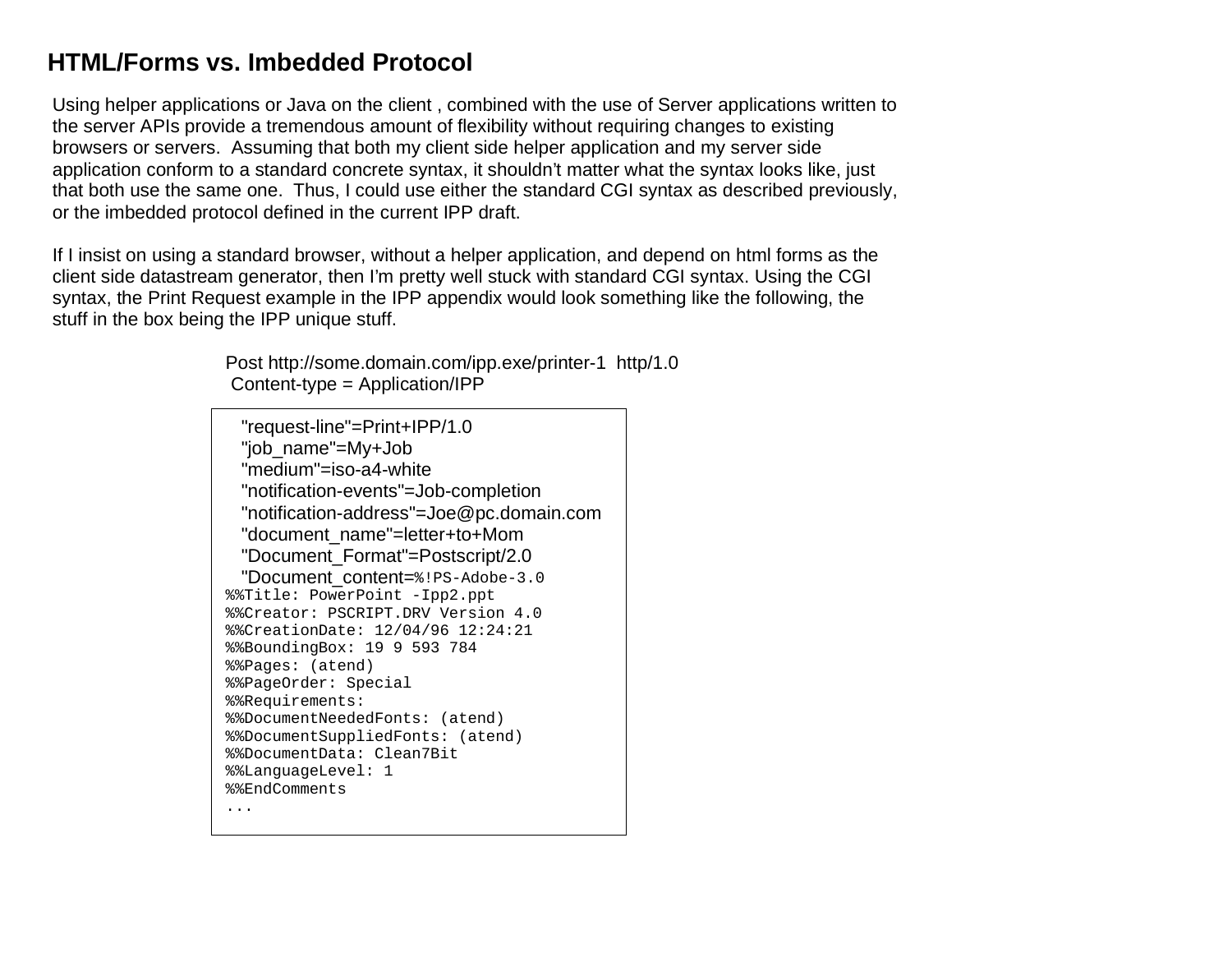## **URL Encoding Problem**

Given the previous flow, I immediately note that there is a problem with the document content being passed in standard CGI format. To do so would require that we force URL encoding rules on the document content. Otherwise it is not valid CGI input. This would require that all blanks in the sample Postscript file be replaced with plus signs and certain special characters would be converted to hexadecimal. This would be pretty disastrous! It is also not clear what will happen when the parser finds CRs and LFs in the PostScript file.

#### Post http://some.domain.com/ipp.exe/printer-1 http/1.0 Content-type = Application/IPP

| "request-line"=Print+IPP/1.0<br>"job_name"=My+Job<br>"medium"=iso-a4-white<br>"notification-events"=Job-completion<br>"notification-address"=Joe@pc.domain.com<br>"document name"=letter+to+Mom<br>"Document_Format"=Postscript/2.0<br>"Document content=%!PS-Adobe-3.0<br>%%Title:+PowerPoint +-Ipp2.ppt<br>%%Creator:+PSCRIPT.DRV+Version 4.0<br>%%CreationDate: +12/04/96+12:24:21<br>$\$ \sepsilongBox:+19+9+593+784<br>%%Pages: + (atend)<br>%%PageOrder:+Special<br>%%Requirements:<br>%%DocumentNeededFonts:+(atend)<br>%%DocumentSuppliedFonts:+(atend)<br>%%DocumentData:+Clean7Bit<br>%%LanquageLevel:+1<br>%%EndComments | Postscript file gets clobbered<br>by superimposing URL encoding<br>rules (and maybe by getting rid of<br>CRs and LFs. |
|-------------------------------------------------------------------------------------------------------------------------------------------------------------------------------------------------------------------------------------------------------------------------------------------------------------------------------------------------------------------------------------------------------------------------------------------------------------------------------------------------------------------------------------------------------------------------------------------------------------------------------------|-----------------------------------------------------------------------------------------------------------------------|
|-------------------------------------------------------------------------------------------------------------------------------------------------------------------------------------------------------------------------------------------------------------------------------------------------------------------------------------------------------------------------------------------------------------------------------------------------------------------------------------------------------------------------------------------------------------------------------------------------------------------------------------|-----------------------------------------------------------------------------------------------------------------------|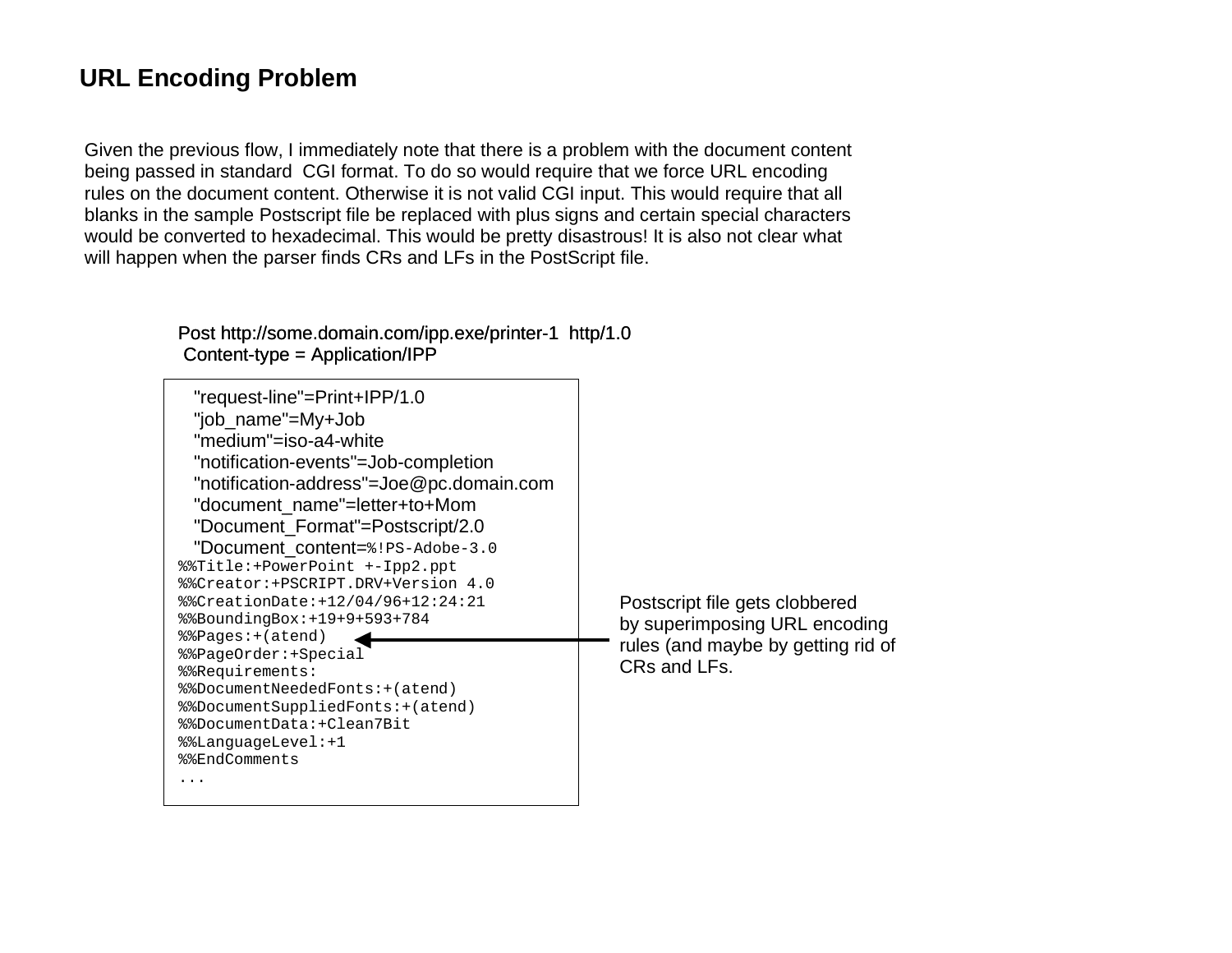I think this is the suggestion that Bob Herriot was making. My apologies Bob if I have not understood correctly. However, one could send the IPP content as a mutipart/mixed encoded message. The job specification could be sent as text and the postscript job as -- well, postscript. This would appear as

> Post http://some.domain.com/ipp.exe/printer-1 http/1.0 Content-type = Multipart/mixed; boundary=unique-boundary-1

content-type=text/plain; charset=US-ASCII "request-line"=Print+IPP/1.0 "job\_name"=My+Job "medium"=iso-a4-white "notification-events"=Job-completion "notification-address"=Joe@pc.domain.com "document\_name"=letter+to+Mom --unique-boundary-1

content-type=application/postscript; boundary=unique-boundary-2 %!PS-Adobe-3%%Title: PowerPoint -Ipp2.ppt %%Creator: PSCRIPT.DRV Version 4.0%%CreationDate: 12/04/96 12:24:21 %%BoundingBox: 19 9 593 784 %%Pages: (atend) %%PageOrder: Special %%Requirements: %%DocumentNeededFonts: (atend) %%DocumentSuppliedFonts: (atend) %%DocumentData: Clean7Bit %%LanguageLevel: 1 %%EndComments...--unique-boundary-2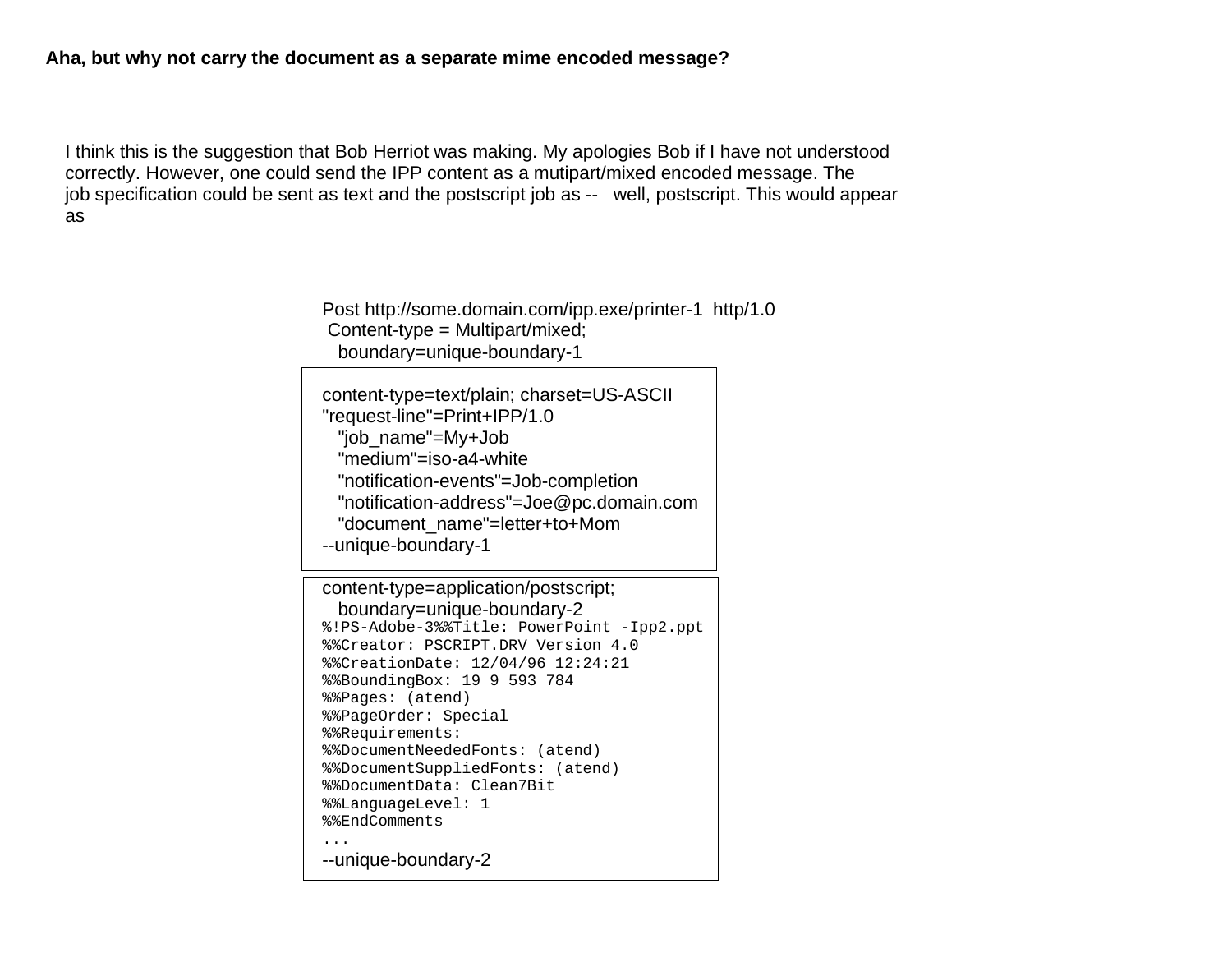### **The structure Problem**

Using Multipart/mixed mime types does seem to help, but I see two additional. potential problems:

| Content-type = Multipart/mixed;<br>boundary=unique-boundary-1                                                                                                                                                                                                                                                                                                                                                                      |                                                                                                               |
|------------------------------------------------------------------------------------------------------------------------------------------------------------------------------------------------------------------------------------------------------------------------------------------------------------------------------------------------------------------------------------------------------------------------------------|---------------------------------------------------------------------------------------------------------------|
| content-type=text/plain; charset=US-ASCII<br>"request-line"=Print+IPP/1.0<br>"job_name"=My+Job<br>"medium"=iso-a4-white<br>"notification-events"=Job-completion<br>"notification-address"=Joe@pc.domain.com<br>"document_name"=letter+to+Mom<br>--unique-boundary-1                                                                                                                                                                | The standard does not<br>allow for related body parts.                                                        |
| content-type=application/postscript;<br>boundary=unique-boundary-2<br>%!PS-Adobe-3%%Title: PowerPoint -Ipp2.ppt<br>%%Creator: PSCRIPT.DRV Version 4.0<br>%%CreationDate: 12/04/96 12:24:21<br>%%BoundingBox: 19 9 593 784<br>%&Pages: (atend)<br>%%PageOrder: Special<br>%%Requirements:<br>%%DocumentNeededFonts: (atend)<br>%%DocumentSuppliedFonts: (atend)<br>%%DocumentData: Clean7Bit<br>%%LanguageLevel: 1<br>%%EndComments | Thus there is no way, except<br>by convention to know that<br>the job part is related to the<br>document part |
|                                                                                                                                                                                                                                                                                                                                                                                                                                    | Post http://some.domain.com/ipp.exe/printer-1 http/1.0<br>--unique-boundary-2                                 |

These problems could be showstoppers when shipping multiple documents, or when eventually extending the standard to allow mixed job attributes on a document basis.